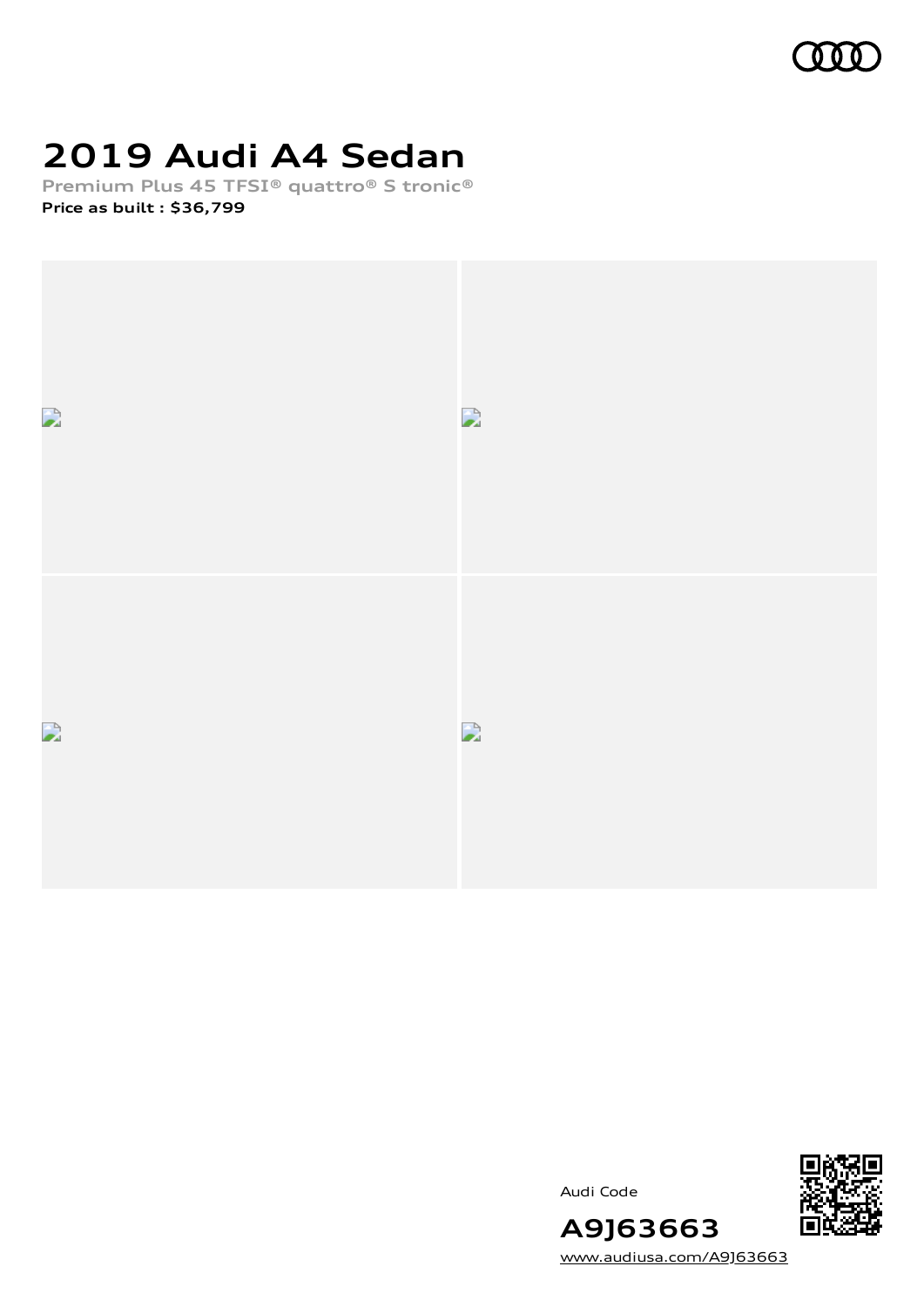### **Summary**

#### **Audi 2019 Audi A4 Sedan** Premium Plus 45 TFSI® quattro® S tronic®

**Price as buil[t](#page-8-0)** \$36,799

#### **Exterior colour**

Manhattan Gray metallic

### D

#### **Further Information**

| Type of vehicle | Used car     |
|-----------------|--------------|
| Mileage         | 19,221 miles |
|                 | No           |

**Warranty**

#### **Interior colour**

| Seats     | Black |
|-----------|-------|
| Dashboard | Black |
| Carpet    | Black |
| Headliner | Black |

#### **Technical Specifications**

Engine type 2.0-liter four-cylinder Displacement/Bore and 1,984/82.5 x 92.8 cc/mm stroke Torque 273 lb-ft@rpm Top track speed 130 mph mph Acceleration (0 - 60 mph) 5.6 seconds seconds Recommended fuel Premium

#### **Audi Code** A9J63663

**Your configuration on www.audiusa.com** [www.audiusa.com/A9J63663](https://www.audiusa.com/A9J63663)

**Commission number** 63c105940a0e09b05160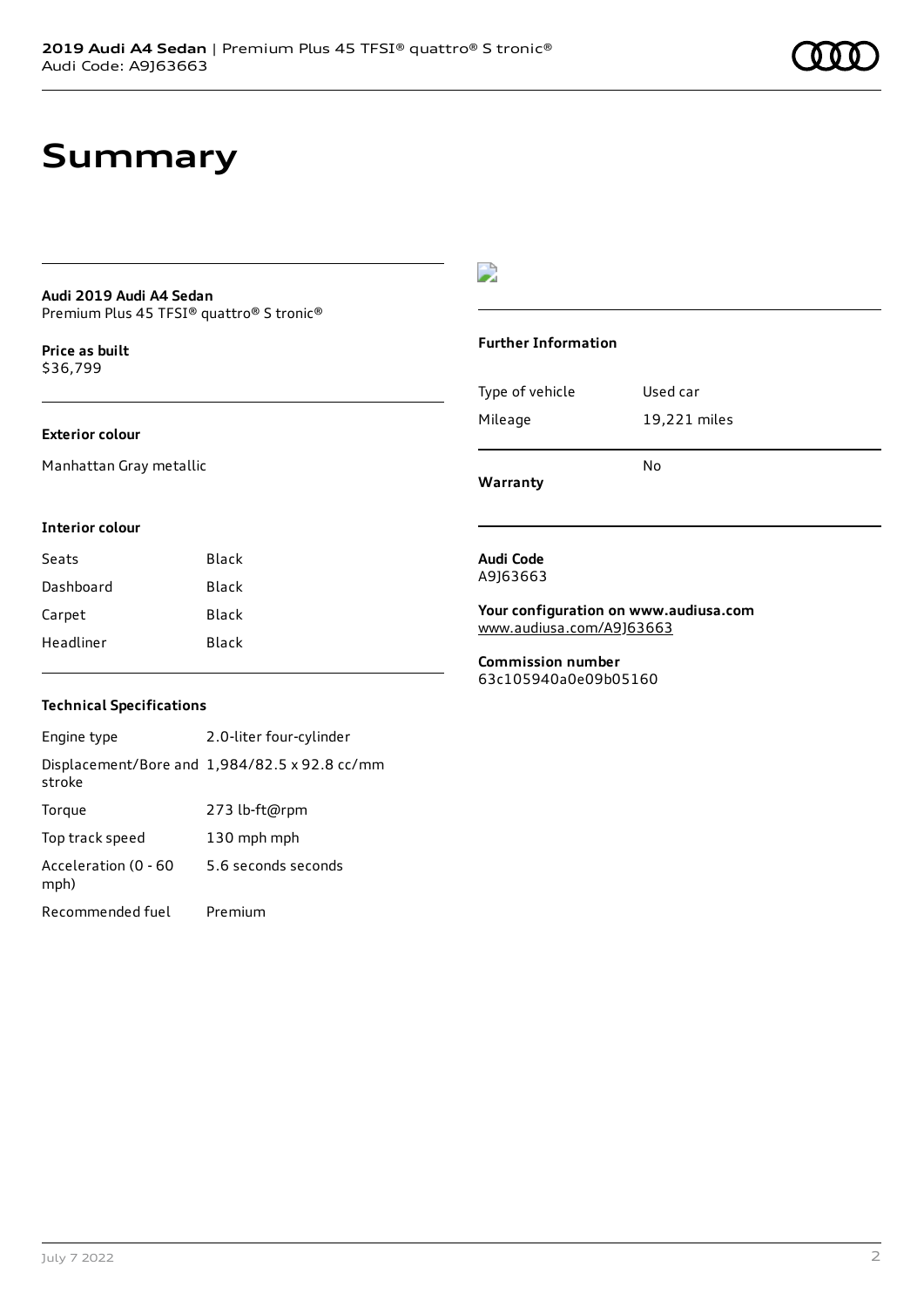

# **Standard features**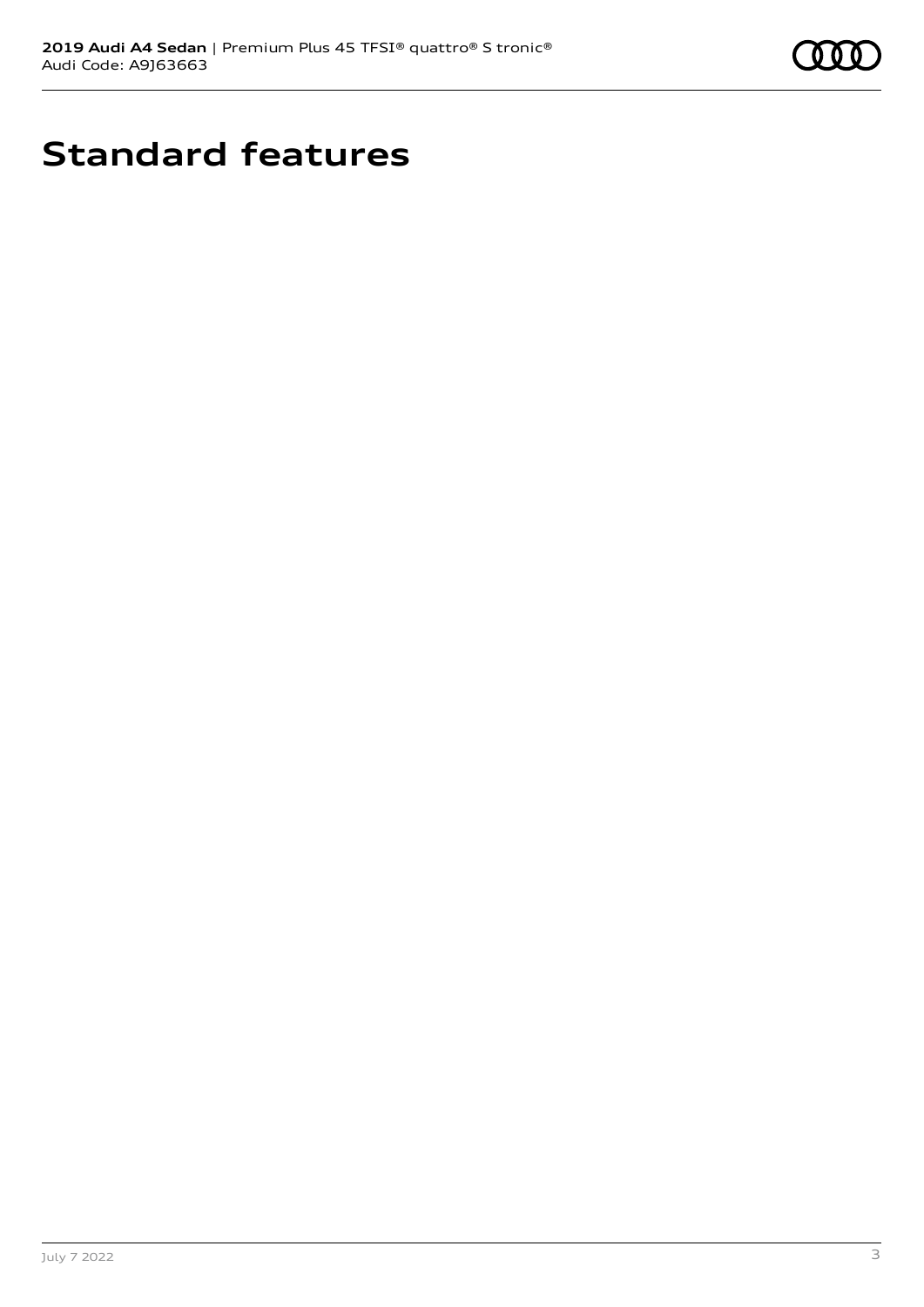# **Dealer remarks**

Audi Certified Pre-Owned - up to 5 years/unlimited mileage warranty w/ Complimentary Valet & Loaners. 7-Speed

Original MSRP was \$50,840 - Quattro AWD, Audi Drive Select, HomeLink Garage Door Opener, Heated Front Seats, Heated, Power Mirrors, Leather Seating Surfaces, LED Interior Lighting, Keyless Start/Stop, Power Sunroof, Bluetooth Audio Connectivity, S Line Exterior Kit, Audi Smartphone Interface (Apple Carplay/Android Auto), 8 Way Power Adjustable Front Seats w/ Driver Lumbar Adjustment, Premium Plus Package (\$5,500) 18" 10 Spoke Wheels, Auto Dimming, Power Folding, Exterior Mirrors w/ Memory, Sirius XM Radio, Audi Advanced Key, Driver Seat Memory, LED Headlights, Parking System Plus, Audi Side Assist w/ Pre Sense Rear, Audi MMI Navigation Plus w/ MMI Touch, Audi Virtual Cockpit, Audi Connect w/ Online Services, Audi Phone Box, Rear USB Charge Ports, Cold Weather Package (\$750) Heated Steering Wheel, Heated Rear Seats, Sport Package (\$750) Front Sport Seats, Black Cloth Headliner, Sport Suspension, Aluminum Eclipse Inlays

CARFAX One-Owner.

Audi Certified pre-owned Details:

- \* Warranty Deductible: \$0
- \* 300+ Point Inspection

\* Limited Warranty: 12 Month/Unlimited Mile beginning after new car warranty expires or from certified purchase date

- \* Roadside Assistance
- \* Transferable Warranty
- \* Vehicle History

\* Includes 24/7 Roadside Assistance emergency towing, collision, jump start, flat tire change, emergency fuel service, lock-out service, extrication service, Audi assist, CARFAX Vehicle History Report and SiriusXM satellite radio complimentary 90 day subscription. If Audi New Vehicle Limited Warranty (NVLW) coverage remains at time of CPO purchase, CPO Limited Warranty Coverage commences upon expiration of NVLW and continues until 5 years from vehicle's original in-service date with no mileage limitation. If NVLW coverage has expired at time of CPO purchase, CPO Limited Warranty coverage commences at time of purchase and continues for 12 months with no mileage limitation. Limited warranty is transferable between private parties.

\*\*In order to ensure that you have a truly exceptional experience please call to confirm vehicle availability. Some vehicles maybe at an offsite storage facility.

\*\* Plus, with #1 Cochran's Market Based No Haggle - No Hassle Pricing you can feel confident that you are receiving the Best Price and Value available to You! #1 Cochran has been providing the Tri-State area with excellent sales and service experiences for 50 Years. STOP! Buy Today! Let YOUR #1 Cochran experience begin!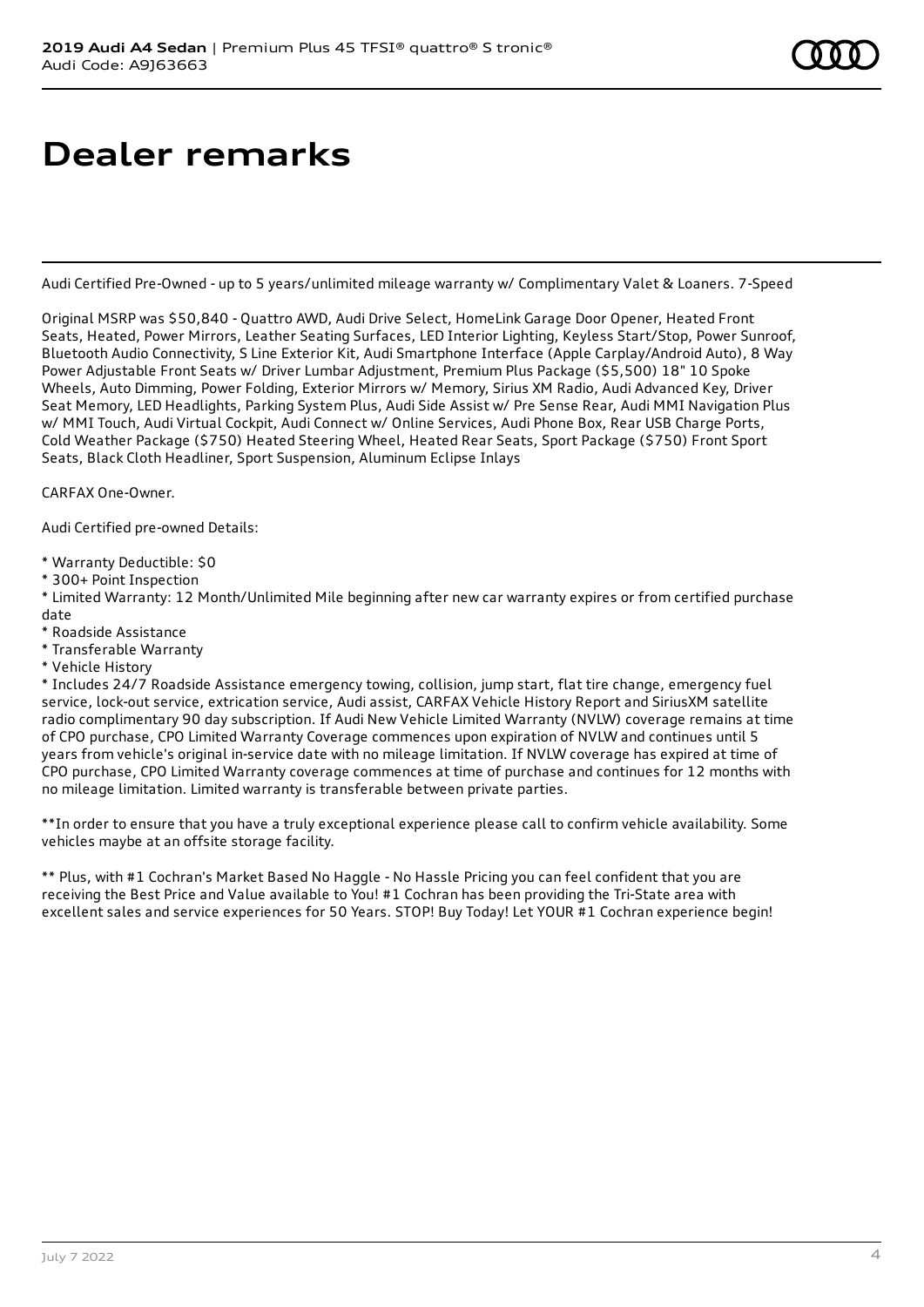### **Technical Specifications**

July 7 2022 5

### **Engineering | Performance**

**Electrical system**

Engine type 2.0-liter four-cylinder

Alternator 14 Volt - 110-150A Battery 12 Volt - 420A/70Ah

| Acceleration (0 - 60<br>mph)                | 5.6 seconds seconds                           |
|---------------------------------------------|-----------------------------------------------|
| Power Level                                 | 45                                            |
| Engine block                                | Cast-iron                                     |
| Induction/fuel injection Turbocharged/TFSI® |                                               |
| Cylinder head                               | Aluminum-alloy                                |
| Max. output ps/hp                           | 248 @ rpm                                     |
| stroke                                      | Displacement/Bore and 1,984/82.5 x 92.8 cc/mm |
| Top track speed                             | 130 mph mph                                   |
| Torque                                      | 273 lb-ft@rpm                                 |
| Valvetrain                                  | 16 valve DOHC with Audi valvelift             |

#### **Transmission | Drivetrain**

| Gear ratios: 6th         | 0.508:1                                                                                                     |
|--------------------------|-------------------------------------------------------------------------------------------------------------|
| Gear ratios: Final Drive | 4.270:1                                                                                                     |
| Gear ratios: 7th         | 0.386:1                                                                                                     |
| Gear ratios: 4th         | 1.057:1                                                                                                     |
| Transmission             | Seven-speed S tronic <sup>®</sup> dual-clutch<br>transmission with quattro <sup>®</sup> all-<br>wheel drive |
| Gear ratios: 5th         | 0.738:1                                                                                                     |
| Gear ratios: 2nd         | 2.190:1                                                                                                     |
| Gear ratios: 3rd         | 1.517:1                                                                                                     |
| Gear ratios: Reverse     | 2.750:1                                                                                                     |
| Gear ratios: 1st         | 3.188:1                                                                                                     |

#### **Steering**

| Steering type                             | Electromechanical speed-sensitive<br>power steering system |
|-------------------------------------------|------------------------------------------------------------|
| Turning diameter, curb-38.1 ft<br>to-curb |                                                            |
| Steering ratio                            | 15.9:1                                                     |

#### **Suspension**

| Front axle | Five-link front independent steel<br>spring suspension |
|------------|--------------------------------------------------------|
| Rear axle  | Five-link rear independent steel<br>spring suspension  |

### **(1/2)**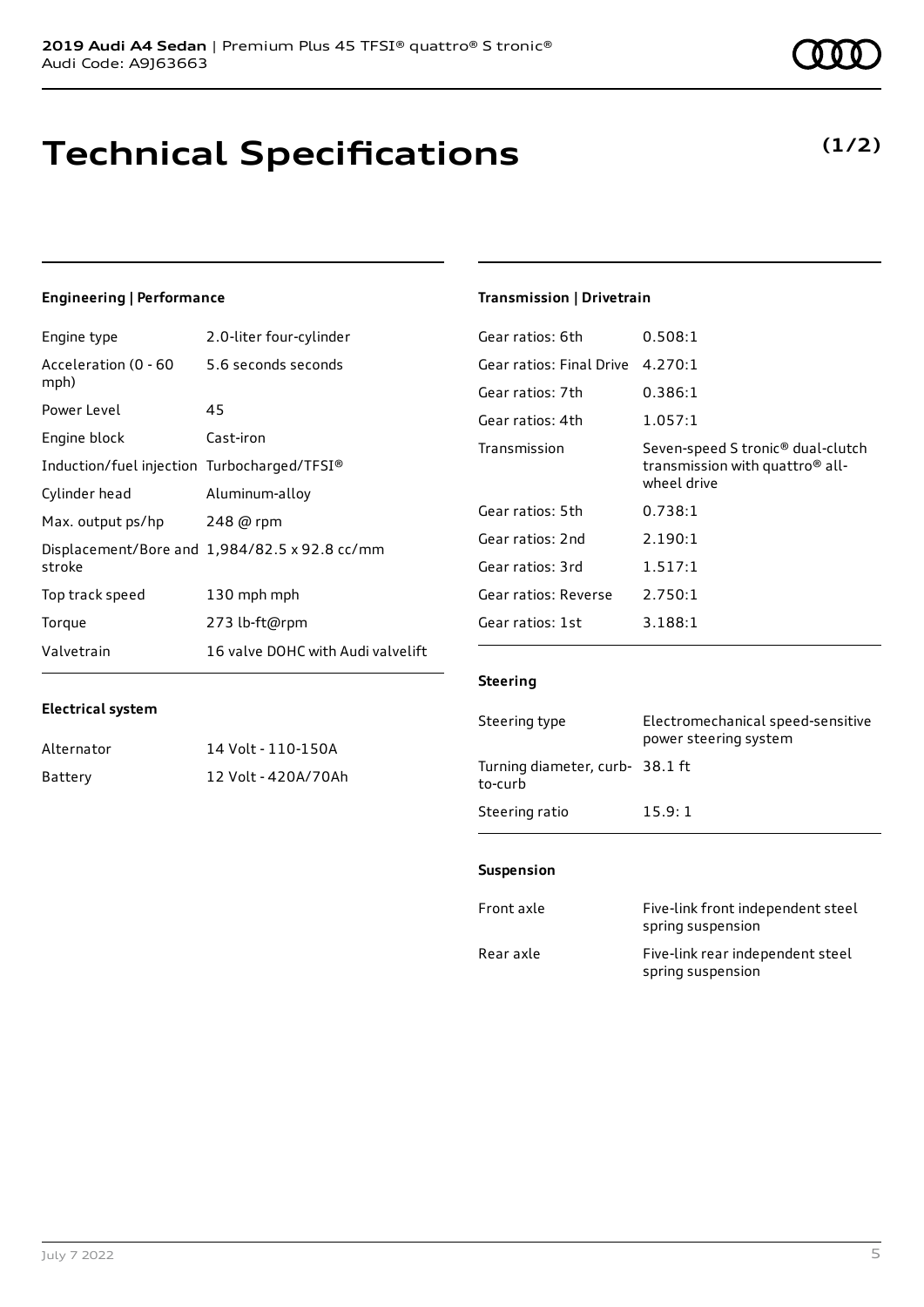# **Technical Specifications**

### **Brakes**

| Front brakes         | 13.3 (ventilated disc) in                                                                        | Seating capacity                          | 5                     |
|----------------------|--------------------------------------------------------------------------------------------------|-------------------------------------------|-----------------------|
| Rear brakes          | 13.0 (ventilated disc) in                                                                        | Shoulder room, rear                       | 54.5 in               |
| Parking brake        | Electromechanical                                                                                | Head room with front<br>sunroof           | 38.9 in               |
|                      |                                                                                                  | Leg room, rear                            | 35.7 in               |
| <b>Body</b>          |                                                                                                  | Shoulder room, front                      | 55.9 in               |
| Material             | Lightweight construction<br>technology - multi-material body<br>construction (steel and aluminum | Head room with rear<br>sunroof            | 37.4 in               |
|                      | composition) and multistep anti-<br>corrosion protection                                         | Leg room, front                           | $41.3$ in             |
|                      |                                                                                                  | Cargo volume, rear<br>seatbacks up/folded | $13.0/-$ cu ft, cu ft |
| Corrosion protection | Multistep anti-corrosion protection                                                              |                                           |                       |

**Interior measurements**

### **Warranty | Maintenance**

| Warranty    | 4-Year/50,000 mile Audi New<br>Vehicle Limited Warranty                                  |
|-------------|------------------------------------------------------------------------------------------|
| Maintenance | 12-month/10,00 mile (whichever<br>occurs first) NO CHARGE first<br>scheduled maintenance |

#### **Exterior Measurements**

| Height                           | 56.2 in   |
|----------------------------------|-----------|
| Overall width without<br>mirrors | 72.5 in   |
| Length                           | 186.1 in  |
| Wheelbase                        | 111.0 in  |
| Drag coefficient                 | 0.27 Cw   |
| Overall width with<br>mirrors    | 79.6 in   |
| Track rear                       | $61.2$ in |
| Track front                      | 61.9 in   |
| Curb weight                      | 3,627 lb  |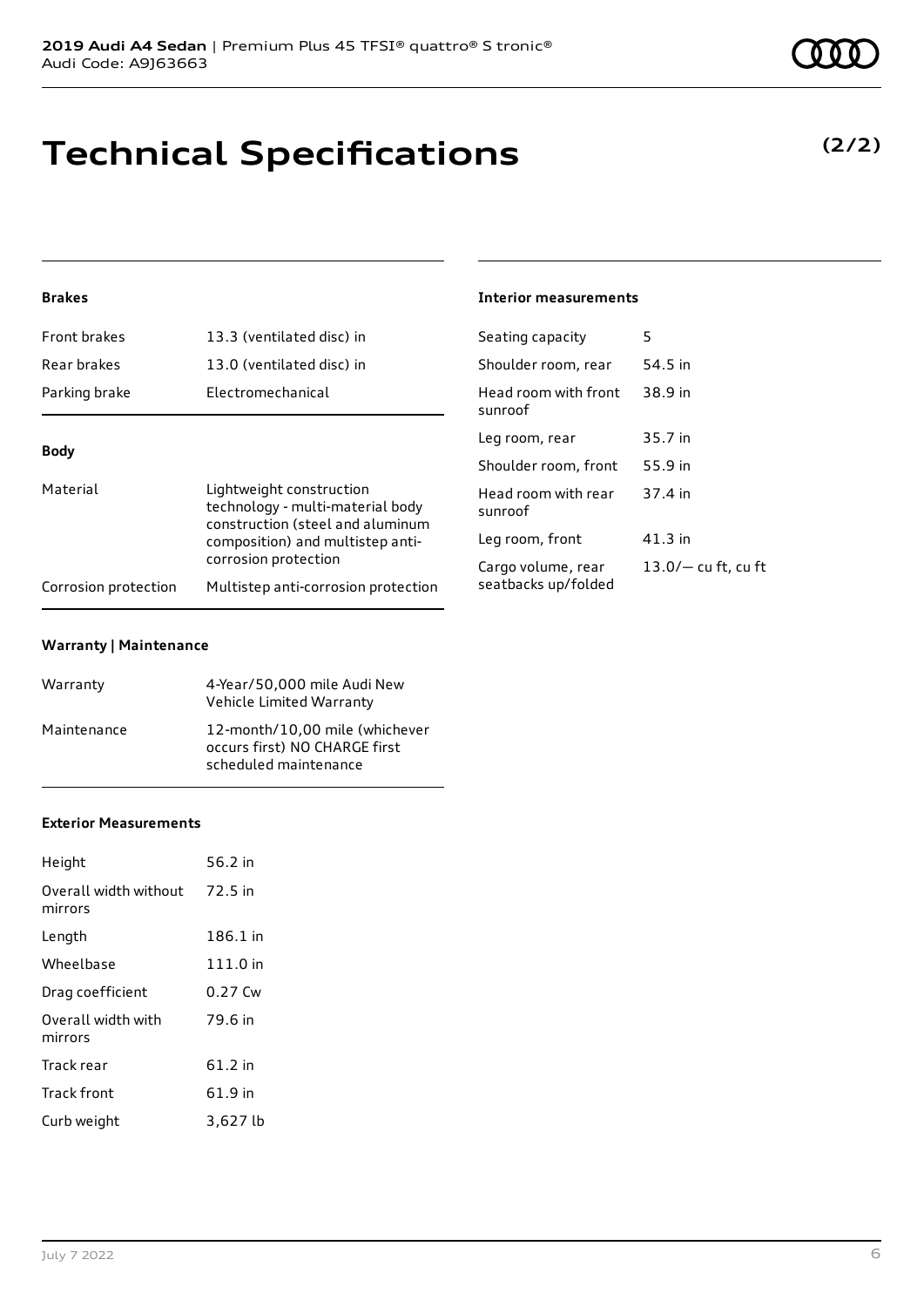### **Consumption- and emission**

**Consumption by NEDC**

combined 27 mpg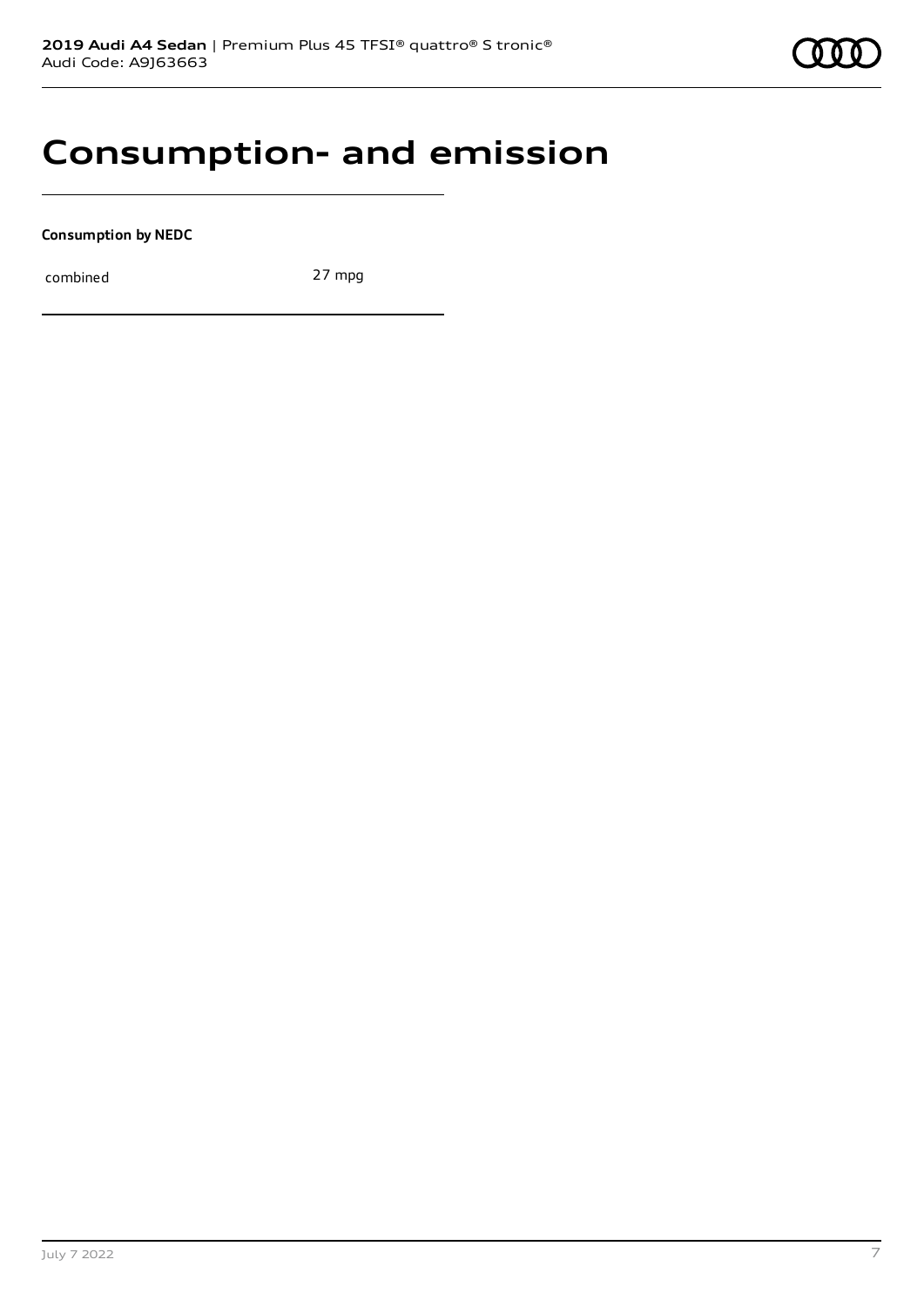# **Contact**

Dealer **Audi Pittsburgh**

2050 Liberty Ave 15222 Pittsburgh PA

Phone: 4122539500 FAX: 4124569718

www: [https://www.audipittsburgh.com](https://www.audipittsburgh.com/)